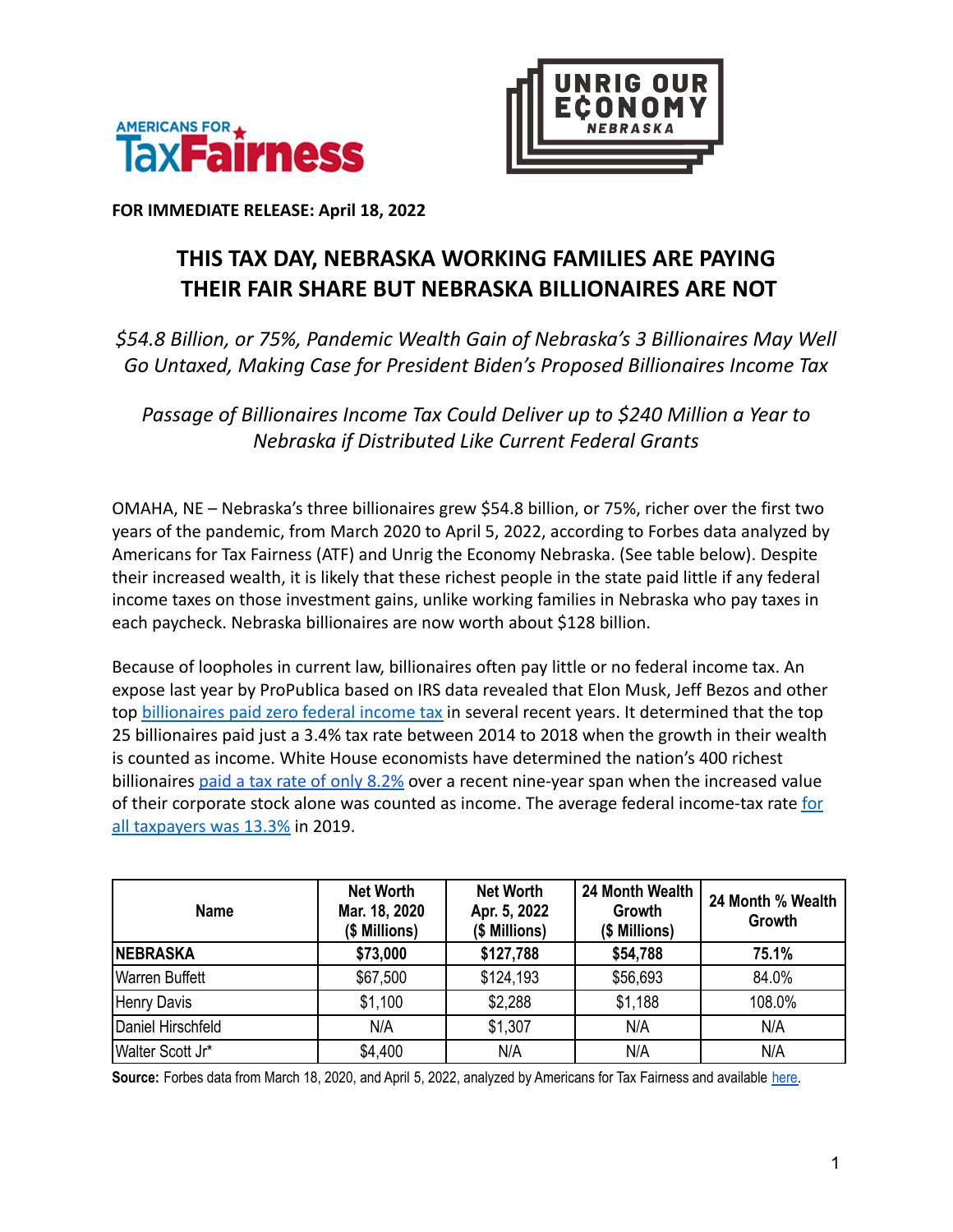Billionaires and other very wealthy people generate wealth through corporate stock and other investments, but they can avoid paying income taxes on the growth of their investments because the rising value of their wealth from these assets is not taxed unless those assets are sold. The very wealthy [do not need to sell their assets](https://www.wsj.com/articles/buy-borrow-die-how-rich-americans-live-off-their-paper-wealth-11625909583) to turn the increasing value of their wealth into cash income; instead, they use their swelling fortunes to secure special low-interest loans allowing them to live lavishly without paying income taxes. Moreover, a lifetime of such income growth from assets can be [passed onto the next](https://americansfortaxfairness.org/issue/stop-protecting-billionaires-close-stepped-basis-loophole/) generation tax-free.

Congress can close this massive tax loophole through a billionaires income tax, such as [proposed recently by President Joe Biden](https://www.nytimes.com/2022/03/28/us/politics/biden-billionaire-tax.html) and earlier by Sen. Ron Wyden (D-OR), the [Senate's](https://www.finance.senate.gov/chairmans-news/wyden-unveils-billionaires-income-tax) [chief tax writer](https://www.finance.senate.gov/chairmans-news/wyden-unveils-billionaires-income-tax). A comparison of the two proposals can be found [here](https://americansfortaxfairness.org/issue/comparison-biden-wyden-billionaires-income-tax-proposals-short/).

Both proposals would tax investment gains of the superrich more like the wages of workers are taxed now. Requiring billionaires to pay a fairer share on the growth in value of their assets would make the tax system more equitable and generate revenue that would greatly benefit the economy and increase services and opportunities for millions of Americans.

The public overwhelmingly favors a billionaires income tax: 64% of respondents in a recen[t](https://docs.google.com/document/d/1AhWvucOLV2qY6izLkZvHpPig6DDmdFaCbmeM-5E65Xw/edit) [national poll](https://docs.google.com/document/d/1AhWvucOLV2qY6izLkZvHpPig6DDmdFaCbmeM-5E65Xw/edit) supported Senator Wyden's plan. (President Biden's plan was not tested in this poll.)

The billionaires income tax proposed by President Biden would [raise about \\$361 billion](https://americansfortaxfairness.org/issue/comparison-biden-wyden-billionaires-income-tax-proposals-short/) over 10 years and the version proposed by Sen. Wyden would raise \$557 billion over 10 years. Nationally, it could do a great deal to help lower [costs for working families](https://americansfortaxfairness.org/issue/6-ways-spend-revenue-billionaires-income-tax/) by funding access to affordable healthcare and lower housing costs, ensuring the expanded Child Tax Credit benefits that recently expired could be extended for another four years, significantly lower the cost of childcare for working families and more.

**If that revenue was distributed to the states based on historical levels of federal grants to state budgets, Nebraska [could gain](https://docs.google.com/spreadsheets/d/1uMGQ0_Ow8ssIrktfYIvIQZwB44zOHf82ILpvh5kzWUI/edit?usp=sharing) about \$155 million or \$240 million a year for 10 years, respectively, from the Biden and Wyden billionaires tax plans.** This is based on budget data from the National Association of State Budget Officers. Between 2019 and 2021, federal grant funds made up an average of about 27% of Nebraska's state budget.

Federal grant funds to states [pay for numerous programs](https://www.cbpp.org/research/state-budget-and-tax/federal-aid-to-state-and-local-governments) and services: healthcare (Medicaid and CHIP), childcare, food and nutrition (SNAP, WIC), education (Head Start, Title I and IDEA), housing, transportation (highways, airports, and mass transit), public safety and much more. These funds represent nearly one-third of state budgets on average and nearly one-quarter of state and local budgets combined. Additional funds generated by a billionaires income tax could be used to lower costs to the state's working families for vital services like healthcare, childcare and housing.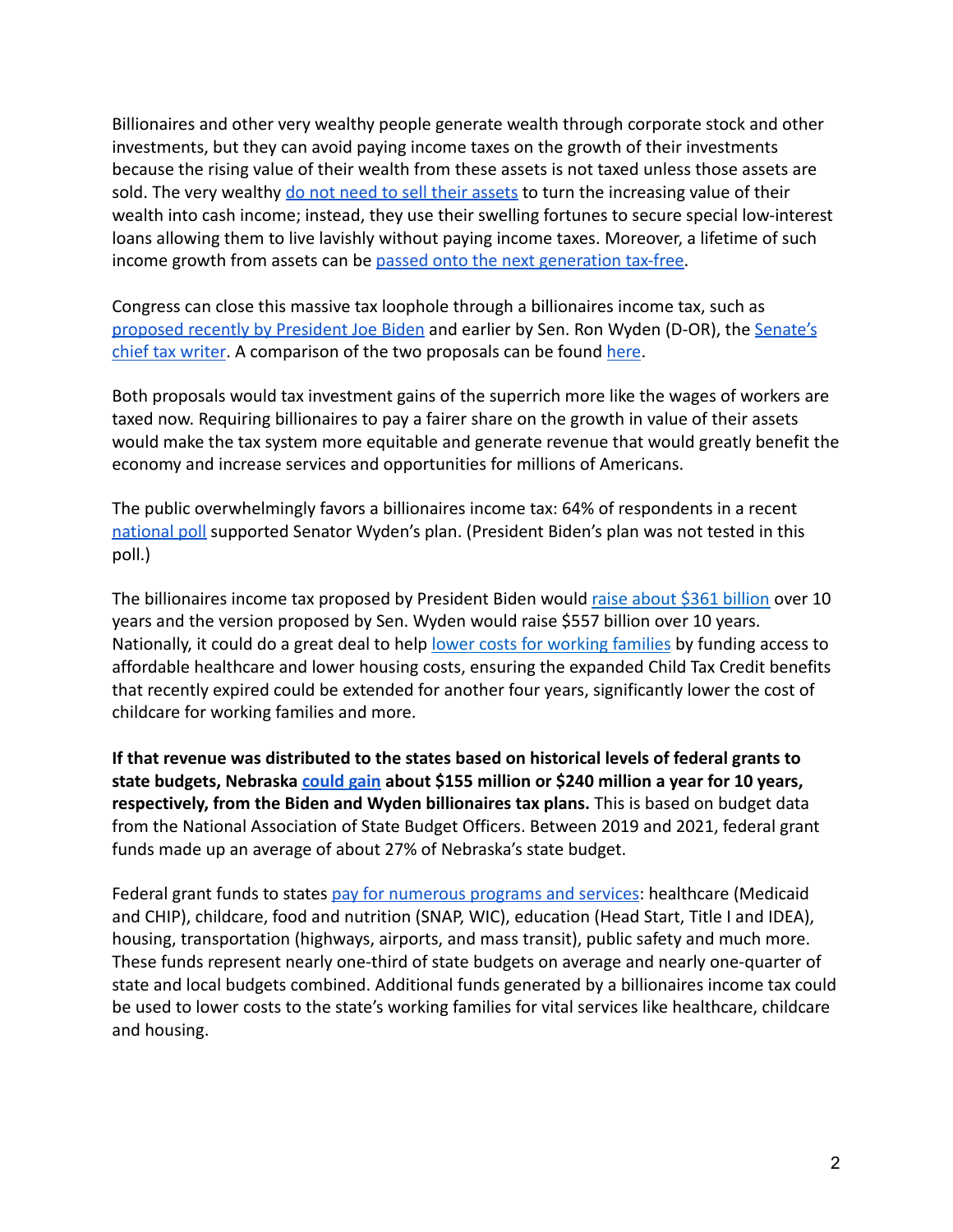The potential of \$155 million or \$240 million a year in federal grants [would add about](https://docs.google.com/spreadsheets/d/1uMGQ0_Ow8ssIrktfYIvIQZwB44zOHf82ILpvh5kzWUI/edit?usp=sharing) 1.2% or 1.8% to the state's budget, respectively, based on an average of the state's budgets between 2019 and 2021.

"The working people of Nebraska have paid our taxes, but thanks to Rep. Bacon's vote to rig the tax code in their favor, corporations and the ultra wealthy are able to avoid paying their fair share. Tax Day is a reminder of how the economy has been rigged against working people by corporations and the politicians who've enabled them — and another reason to call our representatives and remind them that they work for us, not just corporations and the rich," said **Valeria Andersen of Unrig Our Economy Nebraska**.

"The failure to tax increases in billionaire wealth from skyrocketing corporate stock and other investments is the worst loophole in our loophole-ridden tax code. Workers pay tax on their income all year, every year. Simple justice demands that billionaires do the same," said **Frank Clemente, executive director of Americans for Tax Fairness**. "Congress should close this loophole in the legislation members are now negotiating to help families cope with rising prices and make major investments in clean energy, all paid for by more fairly taxing the rich and corporations."

Over the two years since the national COVID emergency was announced in March 2020, the wealth of America's billionaires has climbed by \$2 trillion, or 70%, to a total of **\$5 trillion, as of April 5**. The total number of billionaires has increased from **614 to 741**. [[See national table](https://docs.google.com/spreadsheets/d/1MksOhwmIojtZihAmPcfcYeaGoG3FOFZmiKUza1dIRD4/edit?usp=sharing)] Among the notable increases in wealth:

- **Elon Musk:** The driving force behind Tesla and SpaceX saw his wealth skyrocket by over 11-fold, or \$266 billion, to settle at \$290 billion.
- **Jeff Bezos:** The man who started Amazon is now worth nearly \$190 billion, after an \$77 billion leap in wealth during the pandemic.
- **Larry Page, Sergei Brin:** The Google co-founders saw their wealth climb more than 133% - and are now worth \$119 billion and \$114 billion respectively.

This billionaires' bonanza has played out against the pandemic pall: 477,724 Nebraska residents have contracted COVID-19 and 4,162 have died from it. Many small businesses have closed, daily life has been disrupted and the cost of everything from housing to gas has consumed a greater share of household incomes. Although prompt and ample federal action prevented much worse economic consequences from COVID and helped to speed recovery, businesses and families will once again face perils as many of these interventions expire shortly.

Millions of families, for instance, could face steep [increases in healthcare premiums or loss of](https://www.nytimes.com/2022/04/04/opinion/covid-medicaid-loss.html) [insurance coverage](https://www.nytimes.com/2022/04/04/opinion/covid-medicaid-loss.html) in the second half of this year as pandemic responses fall away:

● **Medicaid Coverage:** Early in the pandemic, as millions of Americans lost jobs and healthcare coverage, Congress passed the bipartisan Families First Coronavirus Response Act that covered many more people. The federal government increased matching funds to states and ensured that Medicaid enrollees would be continuously covered through